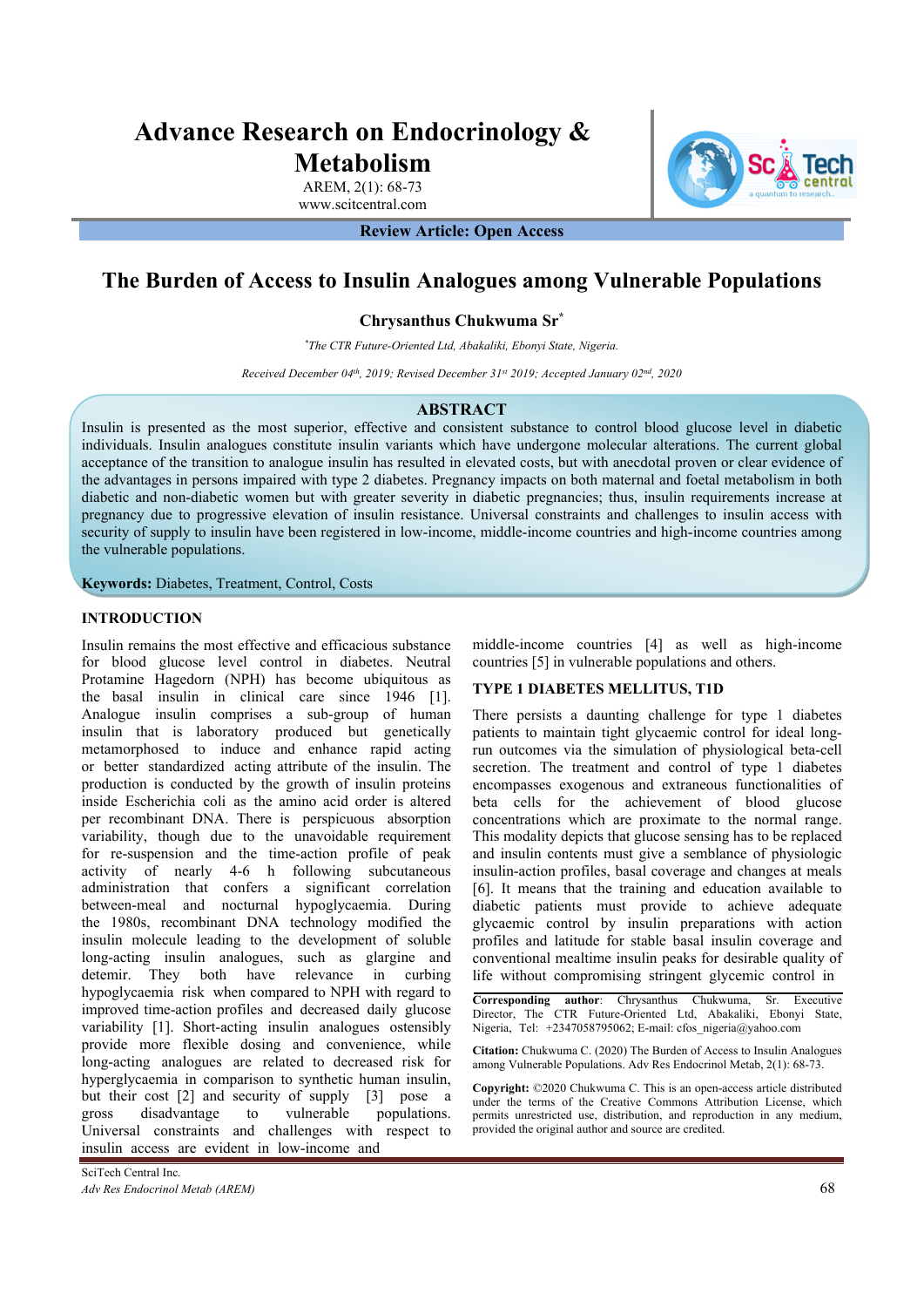type 1 diabetes or other insulin analogues of diverse modifications or regimens [6]. It has been reported that longacting insulin analogues are efficacious in comparison to NPH, with approximations depicting decreased nocturnal episodes of hypoglycaemia [7]. Stringent glucose controls by applying multiple doses of insulin constitutes the standard treatment of type 1 diabetes but elevated hypoglycaemia risk is a constant deterrent. Regular multiple doses of insulin is significant in achieving strict glycaemic control for type 1 diabetes; however, short-acting insulin analogues may provide better reduction of hypoglycaemia and postprandial glucose concentrations [8].

## **TYPE 2 DIABETES MELLITUS, T2D**

Insulin therapy is ultimately pertinent to control blood glucose in numerous type 2 diabetes patients. Type 2 diabetes is a progressive disorder that requires insulin therapy in several instances to ensure continuous and adequate blood glucose control [9]. At the onset, basal insulin is efficacious in several T2D patients for control sustenance, but in certain individuals, post-prandial glucose concentrations are elevated or become exacerbated with the further reduction of endogenous insulin concentrations. Supplementation with a meal-time insulin becomes pertinent for the provision of better post-prandial glucose control. The post-prandial glucose control is pertinent even at high concentrations of  $bA1c$  ( $> 10.0\%$  or 86 mmol/mol) in the absence of optimized basal insulin, with intended supplementation of up to 30% of subsequent cumulative glucose control [10] and supplementation with a meal-time insulin to basal insulin therapy is reasonable utilizing T2D treatment guidelines as a strategy for optimum precise and flexible insulin procedure [11]. Insulin analogues have been formulated for greater physiological pharmacokinetic/pharmacodynamic profiles as compared to normal human insulin [12]. It was shown that conventional unadulterated human insulin has slower onset and longer action duration than rapid-acting insulin analogues; and the analogues precipitate better post-prandial glucose control in randomized controlled trials, RCTs [13,14].

In this regard, the A1chieve sub-group investigated populations starting the analogue insulin as part in combination with basal insulin, with or without oral glucose reducing drugs; insulin aspart added to extant basal insulin, n=519 at various modifications [15]. The findings undergird the utilization of basal in addition to prandial insulin regimens in routine clinical practice in persons presenting with T2D having inadequate glycaemic control as compared or related to other regimens of diabetes treatment and control. Clinically significant improvements were detected in serum lipids alongside quality of life in the populations investigated. Also, the A1chieve sub-group investigated and analysed the clinical safety and effectiveness of biphasic insulin aspart in T2D individuals with switch from biphasic human insulin [16] demonstrated improved glycemic control

and decreased hypoglycaemia rates devoid of tolerability or safety concerns. Thus, it is suggested that biphasic insulin regimens provide the latitude to configure the requirements of both basal and prandial glucose reduction, as they make provision of both intermediate and rapid/short-acting insulin ingredients in a sole injection. Therefore, biphasic insulin preparations give the latitude for an easy strategy to handle both fasting plasma glucose, FPG and post-prandial glucose, PPG for the achievement of glycated haemoglobin, HbA1c targets [17,18]. It has been determined that PPG constitutes an independent risk factor for complications of diabetes [19] and, therefore, becomes pertinent to target both FPG and PPG at every HbA1c concentration for the achievement of glycaemic targets, and to mitigate diabetic sequelae [20] as well as improved glycaemic control and decreased hyperglycaemia risk [21] by selecting insulin with respect to individual insulin requirements, jointly or severally, constituting part of routine clinical care [22]. Clinical trials have exhibited that insulin analogues do not provide better benefits more than human insulin products for type 2 diabetes patients [23].

## **GESTATION AND DIABETES**

Insulin is preferable for glycemic control in diabetic pregnancy; and insulin analogues are of interest in this instance, with decreased hypoglycemic risk and enhanced physiologic glycemia profile than standard human insulin in pregnant type 1, type 2 or gestational diabetes. However, there are extant risks of crossing the placental barrier, embryo toxicity, mitogenic stimulations and teratogenicity. Insulin requirements increase at pregnancy due to progressive augmentation of insulin resistance broadly related to weight gain due to reduction in physical activity, with a transient drop in necessary insulin doses in the first trimester, ostensibly resulting from nausea and vomiting [24]. Relevant safety concerns on the employment of insulin analogues in pregnancy are related to pregnancy and coupled with their capacity of being etiologic agents of immunogenicity, mitogenicity, exacerbated risk of teratogenicity and embryo toxicity as well as transplacental passage of the antibody-analogue complex [25-27].

Rapid-acting insulin analogues used in pregnant diabetic patients include insulin lispro [28], insulin aspart, glulisine and detemir [29,30]. The insulin analogues constitute superior benefits in lowering nocturnal hypoglycemia risks and promoting an enhanced physiologic glycemic profile in pregnant women having T1D, T2D or gestational diabetes. The rapid-acting analogues lispro and aspart are ostensibly safe and efficacious in the reduction of postprandial glucose concentrations in comparison to conventional human insulin, and portends decreased hypoglycemia [31]. The long-acting insulin analogues do not present marked peak effect as HPH insulin and are predicted to produce minimal nocturnal hypoglycemia in particular and generally minimal diurnal hypoglycemia [32].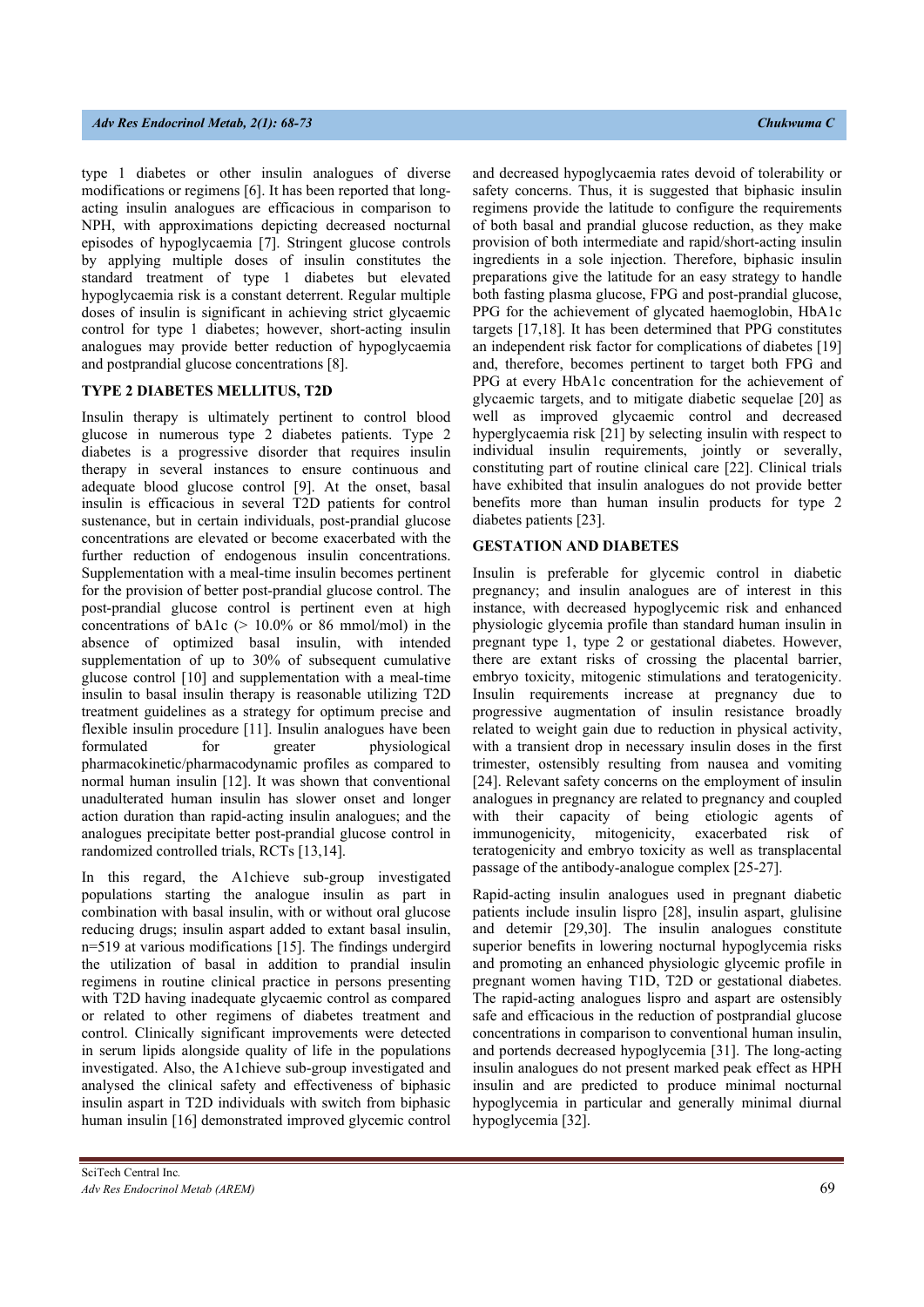Pregnancy impacts on both maternal and foetal metabolism in both diabetic and non-diabetic women. Circa 2% to 14% of pregnant women develop gestational diabetes. Women with T2D on oral hypoglycaemic agents are required to change to insulin therapy, while those having pre-existing T1D need to commence intensive glycaemic control. It is pertinent to evaluate the use of generic basal insulin analogues in pregnancy for safety and efficacy [33]. Thus, the application of insulin analogues may be safe and effective but needs to be evaluated in broader clinical trials [34].

## **INFORMATION-BASE AND DETERMINANTS**

In essence, on a global scale, one out of two persons requiring insulin lack access, and insufficient availability are major constraints and challenges to poor insulin access [35]. Regarding status and income as facilitator as well as ingrained constraints and challenges, it is pertinent that public health and national economy modify the allocation of healthcare expenditures to presenting social programmes [36]. As much as 30% of USA medical expenditure does not enhance individual or population health. To an expansive magnitude, the available excess expenditure emanates from elevated costs or prices and consequent administrative wastage or dissipation of resources. In the public domain with particular emphasis on the state level with concomitant diverse budget constraints and reluctance to increase taxes, this concurrent expenditure overwhelms educational, public and social health ventures. In the long term, healthcare expenditure rises, while expenditure on sustainable enhancement to health social determinants is obliterated. Simultaneous reallocating of ineffectual healthcare spending to determined and cost-effective public health and social programmes tend to be difficult, but potential cognizance provided to improve public health while saving taxpayers enormous amount of pecuniary needs is liable to provide political platform to those likely to be involved in full and proper administrative all-encompassing reform.

It has been determined that Latinos are susceptible to increased risk for type 2 diabetes, T2D, as properly designed information technology, IT interventions have exhibited efficacious improved diabetes self-management, with a paucity of published IT intervention studies concerning Latinos, though. There are few studies on the most feasible approach to strategize on the discrete and unique sociocultural linguistic features which are liable to optimize adoption, utilization and benefit between Latinos. Sustainable e-health programmes associated with frequency in communication, bi-directionality or feedback and multimodal delivery of the intervention provide successful approach to the strategy. The utilization of community health workers, CHWs has consistently improved T2D outcomes in Latinos. The inclusion of CHWs in e-health interventions facilitates to mitigate the barriers associated with the difficulty in technology awareness and literacy with

concomitant improvement in patient activation, satisfaction, adherence and compliance. Also, purposeful directed approach or tailoring to suit their needs in these interventions tend to be highly successful for improving patient activation. It is crucial to realize that tailoring is not merely linguistic translation, but involves intervention to the Latinos populace with optimum need to focus on educational language, literacy and acculturation contents simultaneously with discrete and unique illness beliefs, customs and attitudinal disposition concerning T2D in the Latino sociomedical concept in the community. Interventions ought to be expansive as to reach beyond solitary participants by inculcating shared decision-making models of friends, family and others in the community [37].

Although, the USA presents an increased level of medical care expenditure, the population has extant shorter life expectancy and poorer health indices than available in several OECD countries [38]. The current USA health disadvantage may be associated with certain cross-country disparities, however, price differentials and administrative lapses are expansive contributory factors in exacerbating costs in the USA healthcare system which are invariably controlled by policy objectives resulting in significant discordant and incongruent costs for standard medical care services in the USA as opposed to certain high-income nations. Interventions in education, public health, early childhood development, housing, transportation, diet and nutrition, as well as curbing smoking and other inimical behaviours are liable to enhance financial returns. These sustainable programmes may generate high tax revenues from increased earnings and decreased spending in law enforcement which overwhelms the programme costs [39].

Regarding the shift from social expenditure and public health, it is suggestive that health outcomes have deteriorated relative to the expectancy as envisaged. Evidence demonstrates that in addition to lagging behind other high-income countries in life expectancy, irrespective of higher endowment of national wealth and resources, that enhancement in life expectancy in the USA has been both retarded and incongruent in recent decades [40]. There is extant perspicuous uncertainty regarding the potential savings in healthcare and effectiveness of the educational and public health programme in the instant case. It is pertinent to consider a point estimate of the trade-offs of elevated healthcare expenditure with that associated with social and public health. As is evident in medical care, it is not all expenditures on social services which result in intended benefits and impacts with resultant cost effectiveness. Studies have elucidated the potential and practical advantages of shifting expenditures based on comparative advantage, such as from low-value ventures to high-value activities. It is suggested that high-value interventions are amenable in public health, early childhood education, development and other sectors, without encouraging categorical expenditure shifts from a sector to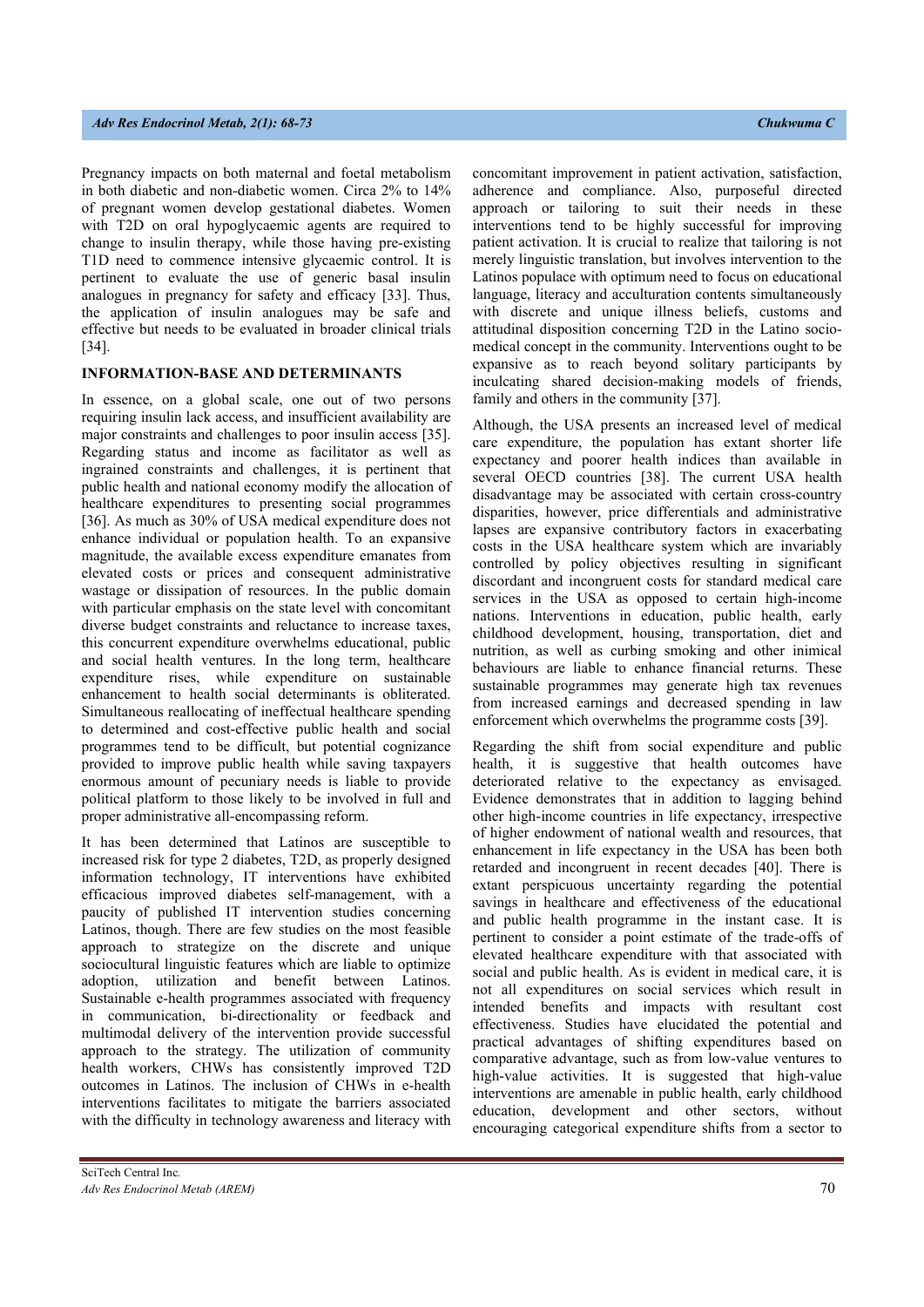## *Adv Res Endocrinol Metab, 2(1): 68-73 Chukwuma C*

another in the absence of evidence on the associated effectiveness and programme costs [41]. Medical care prices could be genuinely decreased by circa 15% in the long term as progress needs proper latitude in conjunction with political will and fundamental reduction in wastage, dissipation of pecuniary resources and unwarranted increase in the USA healthcare system [41]. Enhancing insulin availability and affordability must be addressed in all ramifications, such as usage of biosimilars and improved distribution conduits [35].

### **DISCUSSION**

Diabetes without adequate supply of insulin is presently expanding globally with debilitating impact in low- and middle-income countries, LMICs with special effect in certain conurbation [35,42]. One major constraint is that a vast majority of the data on the epidemiology of the interface between diabetes and insulin usage with undergirding socioeconomic factors emerge from developed countries, whereas the population at risk are in low- and middle-income countries, LMICs. Research, preventive, new-fangled therapeutic strategies are required in a global scale, particularly in LMICs where there is vast emergence of the greatest risk coupled with least availability of detection, treatment and control. The adverse sequelae of diabetes without appropriate insulin treatment and control may present deranging impacts on the global burden of diseases. The basal insulin agents currently in the market do not optimally have a semblance of endogenous insulin secretion. These unmet criteria have created the lacunae with need to fill them via the production of new-fangled basal insulin analogues to enhance their pharmokinetics/pharmacodynamics profile [43]. Degludec is prolonged-acting insulin that constitutes elongated subcutaneous multi-hexamers with resultant absorption procrastination. Phase trials in T1D and T2D exhibit the non-inferiority of degludec to comparators, such as glargine with a less albeit inconsistent decrease in total hyperglycaemia and a slight absolute disparity in nocturnal hypoglycemia. Other developmental analogues include LY2605541 that comprises insulin lispro coupled with polyethylene glycol, culminating in elevated hydrodynamic size and retarded absorption via the subcutaneous tissue. Another agent is glargine U300 that is formulated from glargine with resultant flatter and more elongated timeaction profile in excess of its predecessor [44]. Globally, as insulin analogues substitute regular human insulin, the relative prices will increasingly become of significance. It was revealed that total costs of long-acting insulin analogues are not essentially disparate from prices of intermediateacting human insulin and oral ant diabetic supplies [45,46]. These findings may be important for formulary decision making for diabetic patients in a price-constrained ambient [47-50].

## **CONCLUSION**

This paper addresses issues and opportunities which are significant for decision-makers and healthcare providers. The novel insulin analogues must be stringently monitored for adverse signals irrespective of their advantages of inter alia increased molecular hydrodynamic size, reduction in absorption and clearance after subcutaneous administration, formation of compact subcutaneous depot and smaller surface area to form gradual and prolonged release. Future research is mandatory inter alia to develop insulin's which are in compliance with physiologic insulin profiles at pregnancy and other diabetic conditions. In essence 'diabetes mellitus is a disorder of metabolic dysregulation inextricably linked as anomalous glucose metabolism and long-term sequelae. In the absence of efficacious pharmaceutical agent, it becomes imperative to seek insulin or insulin analogues as the perspicuous remedy to achieve optimal glucose control. Glucose-lowering interventions of minimal costs among vulnerable populations are necessary for to abate or obviate susceptibility to further risk for appropriate risk reductions and complications, such as nephropathy, neuropathy and retinopathy.

On this score, the introduction and development of newfangled strategies and contemporary revelations on diabetes may elucidate the channels for new modalities in insulin access for diabetic subjects. The development of action research programmes is likely to optimise diabetes treatment and control in resource-limited settings, such as vulnerable populations with the issue of access to insulin/insulin analogues.

## **REFERENCES**

- 1. Owens DR, Matfin G, Monnier L (2014) Basal insulin analogues in the management of diabetes mellitus: What prognosis have we made? Diabetes Metab Res Rev 30: 104-119.
- 2. Lipska KJ, Ross JS, Van Houten HK, Beran D, Yudkin JS, et al. (2014) Use and out-of-pocket costs of insulin for type 2 diabetes mellitus from 2000 through 2010. JAA 311: 2331-2333.
- 3. Beran D, Mirza Z, Dong J (2019) Access to insulin: Applying the concept of security of supply to medicines. Bulletin of the World Health Organization 97: 358-364.
- 4. Beran D, Ewen M, Laing R (2016) Constraints and challenges in access to insulin: A global perspective. Lancet Diabetes Endocrinol 4: 275-285.
- 5. Luo J, Kesselheim AS, Greene J, Lipska KJ (2017) Strategies to improve the affordability of insulin in the USA. Lancet Diabetes Endocrinol 5: 158-159.

SciTech Central Inc*. Adv Res Endocrinol Metab (AREM)* 71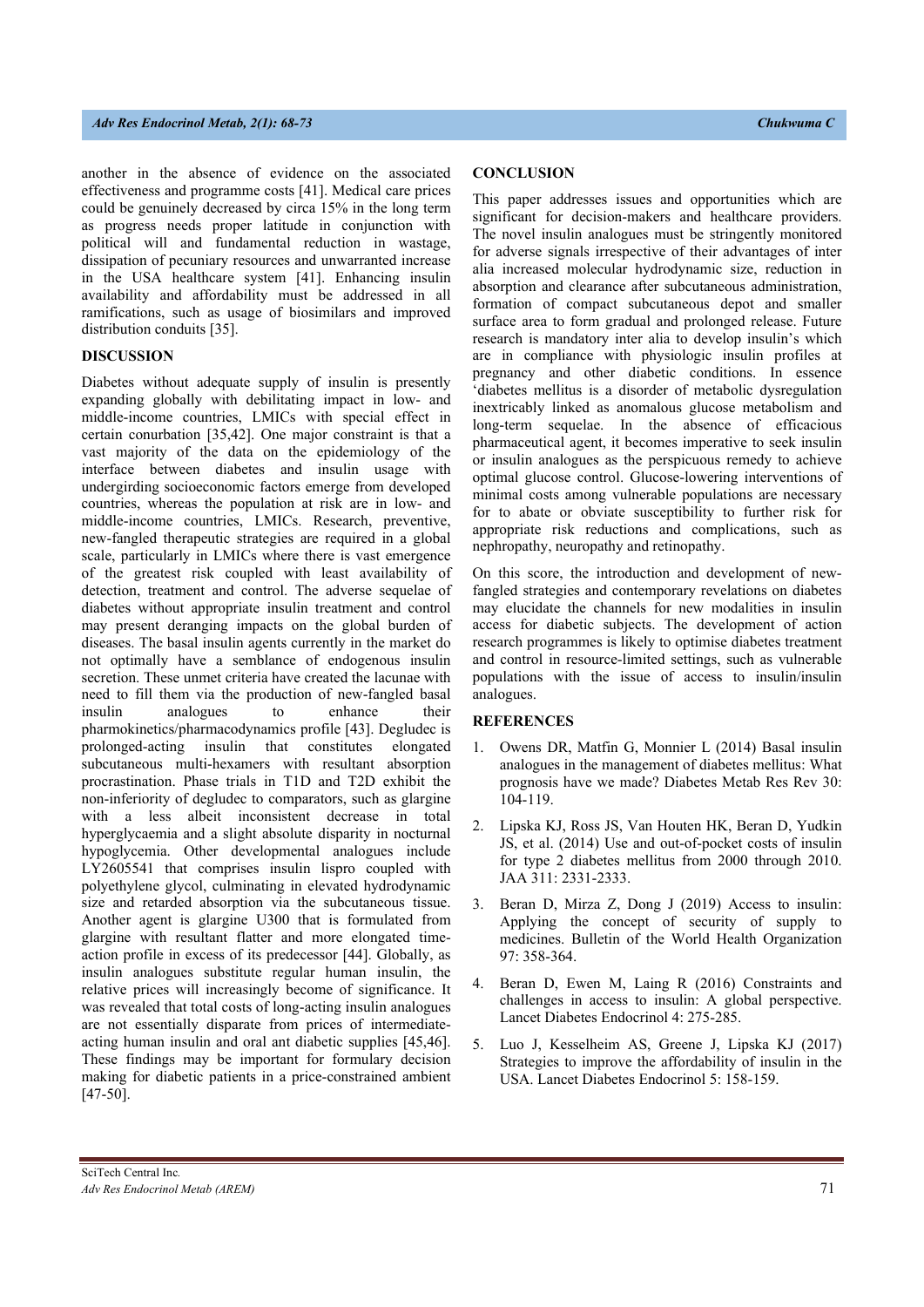## *Adv Res Endocrinol Metab, 2(1): 68-73 Chukwuma C*

- 6. Mathieu C, Gillard P, Benhalima K (2017) Insulin analogues in type 1 diabetes mellitus: Getting better all the time. Nat Rev Endocrinol 13: 385-399.
- 7. Laranjeira FO, de Andrade KRC, Ana CMGF, Silva EN, Pereira MG (2018) Long-acting insulin analogues for type 1 diabetes: An overview of systematic reviews and meta-analysis of randomized control trials. PLoS One 13: eo194801.
- 8. Melo KFS, Bahia LR, Pasinato B, Porfirio GJM, Martimbianco AL, et al. (2019) Short-acting insulin analogues versus regular human insulin on postprandial glucose and hypoglycaemia in type 1 diabetes mellitus: A systematic review and meta-analysis. Diabetol Metab Synd 11: 2.
- 9. Turner RC, Cull CA, Frighi V, Holman RR (1999) UK prospective diabetes study (UKPDS) group. Glycemic control with diet, sulfonyl-urea, metformin or insulin in patients with type 2 diabetes mellitus: Progressive requirement for multiple therapies (UKPDS 49). JAMA 281: 2005-2012.
- 10. Monnier L, Lapinski H, Collette C (2003) Contributions of fasting and postprandial glucose increments to the overall diurnal hyperglycaemia of type 2 diabetic patients: Variations with increasing levels of HbA1c. Diabetes Care 26: 881-885.
- 11. Inzucchi SE, Bergenstal RM, Buse JB, Diamant M, Ferrannini E, et al. (2012) Management of hyperglycaemia in type 2 diabetes: A patient-centred approach: Position statement of the American Diabetes Association (ADA) and the European Association for the Study of Diabetes (EASD). Diabetes Care 35: 1364- 1379.
- 12. Brange J, Ribel U, Hansen JF, Dodson G, Hansen MT, et al. (1988) Monomeric insulins obtained by protein engineering and other medical implications. Nature 333: 679-682.
- 13. Rosenfalck AM, Thorsby P, Kjems L, Birkeland K, Djegaard A, et al. (2000) Improved post-prandial glycaemic control with insulin. Aspart in type 2 diabetic patients treated with insulin. Acta Diabetol 37: 41-46.
- 14. Dailey G, Rosenstock J, Moses RG, Ways K (2004) Insulin glulisine provides improved glycemic control in patients with type 2 diabetes. Diabetes Care 27: 2363- 2368.
- 15. Home PD, Latif ZA, Gonzalez-Galvez G, Prusty V, Hussein Z (2013) The effectiveness and safety of beginning insulin aspart together with basal insulin in people with type 2 diabetes in non-western nations: Results from the A1chieve observational study. Diabetes Res Clin Pract 3: 326-332.
- 16. Naggar NKE, Soewondo P, Khamuseh ME, Chen JW, Haddad J (2012) Switching from biphasic human insulin 30 to biphasic insulin aspart 30 in type 2 diabetes is associated with improved glycemic control and a positive safety profile: Results from the A1chieve study. Diabetes Res Clin Pract 3: 408-413.
- 17. Monnier L, Collette C (2008) Targeting prandial hyperglycemia: How important is it and how to do this. Curr Diab Rep 8: 368-374.
- 18. Woerle HJ, Neumann C, Zschau S, Tenner S, Insigler A, et al. (2007) Impact of fasting and postprandial glycaemia on overall glycemic control in type 2 diabetes importance of postprandial glycemia to achieve target HbA1c levels. Diabetes Res Clin Pract 77: 280-285.
- 19. Ceriello A, Davidson J, Hanefeld M, Leiter L, Monnier L, et al. (2006) Postprandial hyperglycemia and cardiovascular complications of diabetes: An update. Nutr Metab Cardiovasc Dis 16: 453-456.
- 20. International Diabetes Federation (2012) International Diabetes Federation Guideline for Management of Postmeal Glucose in Diabetes 2011. Available online at http://www.idf.org/2011-guidelinesmanagementpostmeal-glucose-diabetes
- 21. Shah S, Benroubi M, Borzi V, Gumprecht J, Kawamori R, et al. (2009) Safety and effectiveness of biphasic insulin aspart 30/70 (Novomix 30) when switching from human premix insulin patients with type 2 diabetes: Subgroup analysis from IMPROVE observational study. Int J Clin Pract 63: 574-582.
- 22. Home PD, Naggar NKE, Khamseh M, Gonzalez-Galvez G, Shen P, et al. (2011) An observational noninterventional study of people with diabetes beginning or changed to insulin analogue therapy in non-western 14 countries: The A1chieve sudy. Diabetes Res Clin Pract 94: 352-363.
- 23. Lipska KJ (2019) Insulin analogues for type 2 diabetes. JAMA 321: 350-351.
- 24. Jovanovic L, Kitzmiller JL (2008) Insulin therapy in pregnancy. Textbook of Diabetes and Pregnancy. Informa Healthcare, pp: 205-216.
- 25. Mathiensen ER, Vaz JA (2008) Insulin treatment in diabetic pregnancy. Diabetes Metab Res Rev 24: S3-20.
- 26. Lapolla A, Dalfra MG, Fedele D (2005) Insulin therapy in pregnancy complicated by diabetes: Are insulin analogs a new tool? Diabetes Metab Res Rev 21: 241- 252.
- 27. Bronsveld HK, Braak B, Karlstad O, Vestergaard P, Starup-Linde J, et al. (2015) Treatment with insulin (analogues) and breast cancer risk in diabetes: A